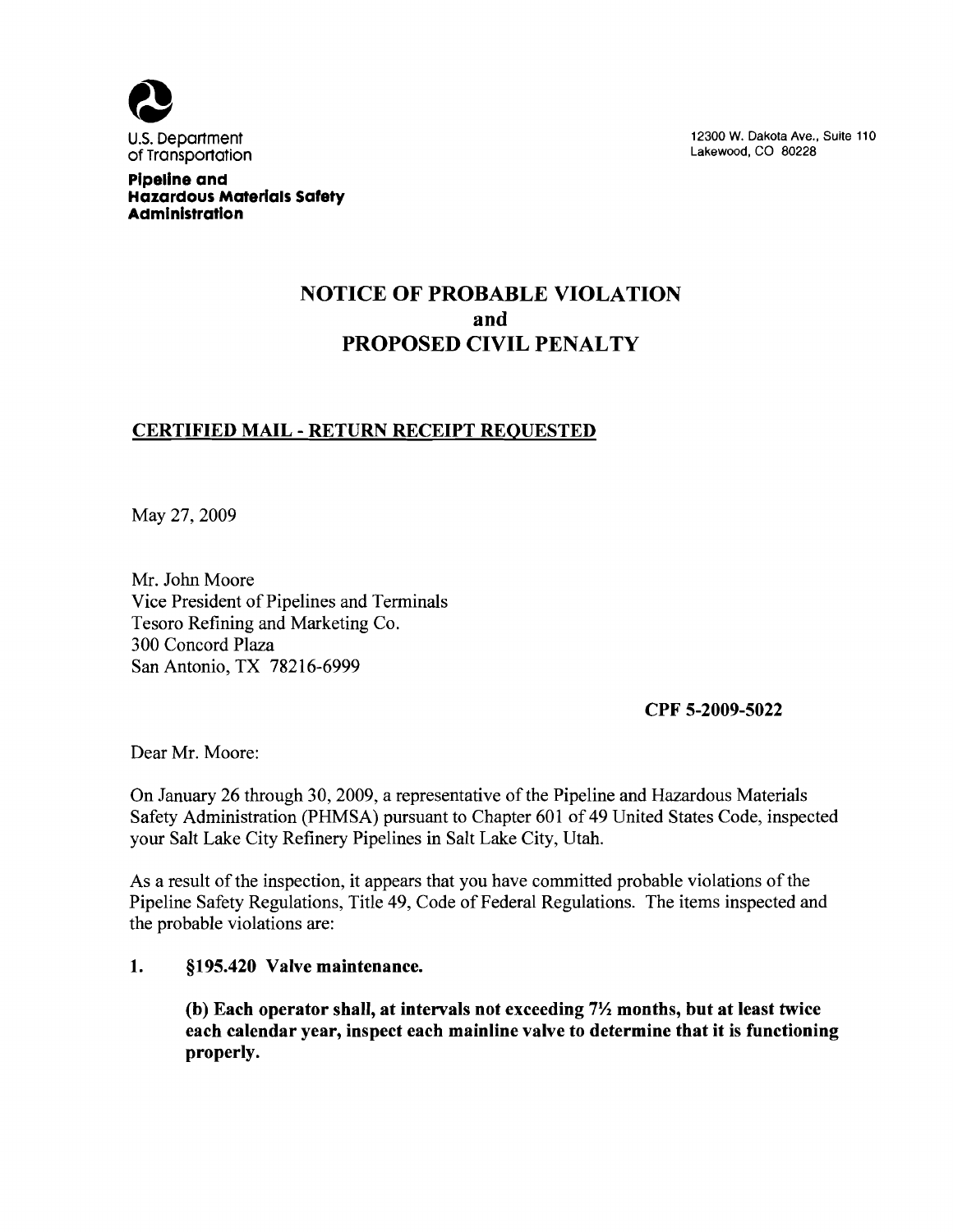Tesoro did not inspect their mainline valves at the proper frequency in 2006 and 2007. Tesoro's valve maintenance records reveal that the inspection interval for eleven mainline valves exceeded  $7\frac{1}{2}$  months during that period. The salient inspection information concerning the eleven mainline valves is provided below:

| Mainline (Isolation) Valves<br>195.420(b)                                                                    | $2^{nd}$ 2006<br>Inspection<br>Date | Inspection<br><b>Due Date</b><br>$(7\frac{1}{2})$<br>months) | 1 st 2007<br>Inspection<br>Date | Days<br>Late |
|--------------------------------------------------------------------------------------------------------------|-------------------------------------|--------------------------------------------------------------|---------------------------------|--------------|
| 912412-3 4" Discharge<br>Valve at the RTF - J867B<br>10" Crude Line to Refinery from RTF                     | $12 - 13 - 06$                      | $7 - 27 - 07$                                                | $8-21-07$                       | 25           |
| 912412-4 4" Discharge<br>Valve at the RTF - J867A<br>10" Crude Line to Refinery from RTF                     | 12-13-06                            | $7 - 27 - 07$                                                | $8-21-07$                       | 25           |
| 912412-5 4" Discharge<br>Valve at the RTF - J867<br>10" Crude Line to Refinery from RTF                      | $12 - 13 - 06$                      | $7 - 27 - 07$                                                | $8 - 21 - 07$                   | 25           |
| 912412-6 $4$ " Bypass to<br>Discharge off J867 Pumps<br>10" Crude Line to Refinery from RTF                  | 12-13-06                            | $7 - 27 - 07$                                                | $8 - 21 - 07$                   | 25           |
| 912315-1 10" Valve in East<br>Casing Box in Refinery<br>10" Crude Line to RTF from Refinery                  | $12 - 13 - 06$                      | $7 - 27 - 07$                                                | $8 - 21 - 07$                   | 25           |
| <b>811415-6</b> 10" Crude Supply<br>Pig Receiver at RTF<br>10" Crude Line from Refinery to RTF               | 12-13-06                            | $7 - 27 - 07$                                                | $9 - 25 - 07$                   | 60           |
| 811415-8 10" Crude Supply<br>Pig Receiver at RTF<br>10" Crude Line from Refinery to RTF                      | $12 - 13 - 06$                      | $7 - 27 - 07$                                                | $9 - 25 - 07$                   | 60           |
| 724614-1 8" Product PL to<br>CPL at Refinery Pipeline<br>Terminal<br>8" Product Pipeline to Chevron Terminal | $12 - 13 - 06$                      | $7 - 27 - 07$                                                | $8-21-07$                       | 25           |
| 133613-1 6" Distillate PL at<br>Refinery East Casing to CPL<br>6" Distillate Pipeline to Chevron Terminal    | $12 - 13 - 06$                      | $7 - 27 - 07$                                                | $8 - 21 - 07$                   | 25           |
| 521414-8 8" Crude Oil<br>Supply Pig Receiver at RTF<br>8" Crude Pipeline from Refinery to RTF                | 12-13-06                            | $7 - 27 - 07$                                                | $9 - 25 - 07$                   | 60           |
| 521414-7 8" Crude Oil<br>Supply Pig Receiver at RTF<br>8" Crude Pipeline from Refinery to RTF                | $12 - 13 - 06$                      | $7 - 27 - 07$                                                | $9 - 25 - 07$                   | 60           |

RTF = Tesoro's Remote Tank Farm

 $\mathcal{L}_{\mathcal{A}}$ 

Refinery refers to the Tesoro Refinery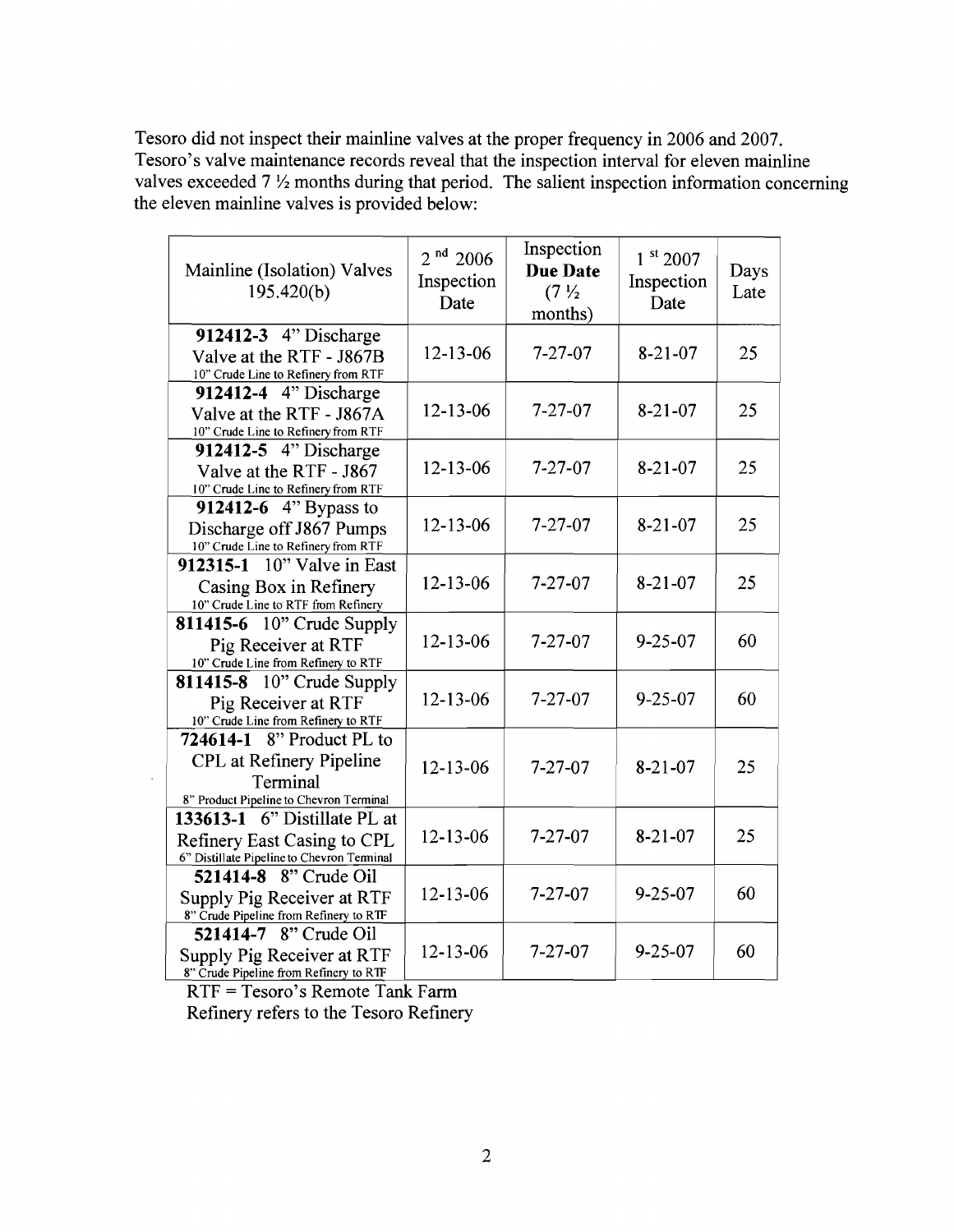### 2. §195.428 Overpressure safety devices and overfill protection systems.

(a) Except as provided in paragraph (b) of this section, each operator shall, at intervals not exceeding 15 months, but at least once each calendar year, or in the case of pipelines used to carry highly volatile liquids, at intervals not to exceed  $7\frac{1}{2}$ months, but at least twice each calendar year, inspect and test each pressure limiting device, relief valve, pressure regulator, or other item of pressure control equipment to determine that it is functioning properly, is in good mechanical condition, and is adequate from the standpoint of capacity and reliability of operation for the service in which it is used.

Tesoro's records pertaining to overpressure safety devices reveal that the inspection interval exceeded 15 months between the second inspection in 2006 and the first inspection in 2007. The information concerning the two (2) late inspections of the over pressure safety devices is presented below:

| <b>Overpressure Safety Devices</b><br>(Relief Valves)                                                | 2006<br>Inspection | Inspection<br>Due Date | 2007<br>Inspection | Days |
|------------------------------------------------------------------------------------------------------|--------------------|------------------------|--------------------|------|
| 195.428(a)                                                                                           | Date               | $(15$ months)          | Date               | Late |
| <b>RV</b> 16-125<br>Located at the Chevron<br>Terminal<br>8" Product Pipeline to Chevron Terminal    | $6-19-06$          | $9 - 19 - 07$          | $11 - 30 - 07$     | 53   |
| <b>RV</b> 16-126<br>Located at the Chevron<br>Terminal<br>6" Distillate Pipeline to Chevron Terminal | $6 - 19 - 06$      | $9 - 19 - 07$          | 11-30-07           | 53   |

#### Proposed Civil Penalty

Under 49 United States Code, § 60122, you are subject to a civil penalty not to exceed \$100,000 for each violation for each day the violation persists up to a maximum of \$1,000,000 for any related series of violations. The Compliance Officer has reviewed the circumstances and supporting documentation involved in the above probable violations and has recommended that you be preliminarily assessed a civil penalty of \$27,600.00 as follows:

| Item number | <b>PENALTY</b> |
|-------------|----------------|
|             | \$13,800.00    |
|             | \$13,800.00    |

# Response to this Notice

Enclosed as part of this Notice is a document entitled *Response Options for Pipeline Operators in Compliance Proceedings.* Please refer to this document and note the response options. Be advised that all material you submit in response to this enforcement action is